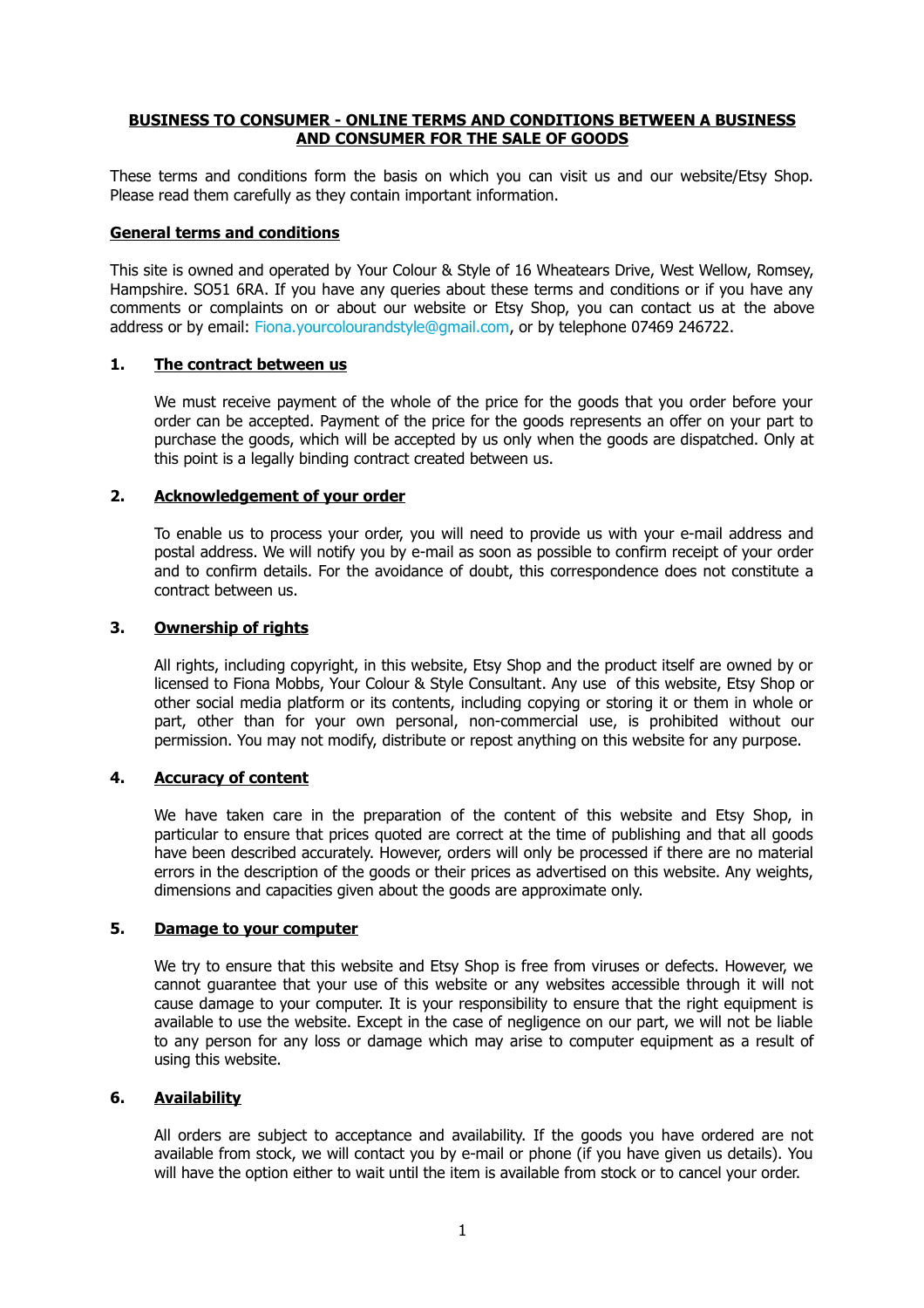# **7. Ordering errors**

You are able to correct errors on your order up to the point on which you click on "submit" during the ordering process.

## **8. Price**

The prices payable for goods that you order are as set out on our website. All prices are inclusive of VAT at the current rates and are correct at the time of entering information.

Where it is not possible to accept your order to buy goods of the specification and description at the price indicated, we will advise you by email, and offer to sell you the goods of the specification and description at the price stated in the email and will state in the email the period for which the offer or the price remains valid.

# **9. Payment terms**

We will take payment upon receipt of your order from your credit or debit card. We accept no liability if a delivery is delayed because you did not give us the correct payment details. If it is not possible to obtain full payment for the goods from you, then we can refuse to process your order and/or suspend any further deliveries to you. This does not affect any other rights we may have.

## **10. Delivery charges**

Delivery charges vary according to the type of goods ordered.

#### **11. Delivery**

- 11.1 Our delivery charges will be confirmed if they are not included in your order price paid.
- 11.2 If you would like your product/s delivered outside the UK and Northern Ireland, you will be required to pay extra for delivery and it might not be possible for us to deliver to some locations.
- 11.3 We will deliver the goods to the address you specify for delivery in your order. It is important that this address is accurate. Please be precise about where you would like the goods left if you are out when we deliver. We cannot accept any liability for any loss or damage to the goods once they have been delivered in accordance with your delivery instructions (unless this is caused by our negligence). We will aim to deliver the goods by the date quoted for delivery but delivery times are not guaranteed and therefore time is not of the essence. In any event, we will aim to deliver your goods within 30 days from the day after the day we received your order. If delivery is delayed beyond this time, we will contact you and either agree a mutually acceptable alternative date, or offer you a full refund.
- 11.4 You will become the owner of the goods you have ordered when they have been delivered to you. Once goods have been delivered to you they will be held at your own risk and we will not be liable for their loss or destruction.

# **12. Risk and ownership**

Risk of damage to or loss of the goods passes to you at the time of delivery to you. If you choose to use your own courier then the risk passes to you as soon as the goods are handed to your courier. You will only own the goods once full payment has been received and they have been successfully delivered.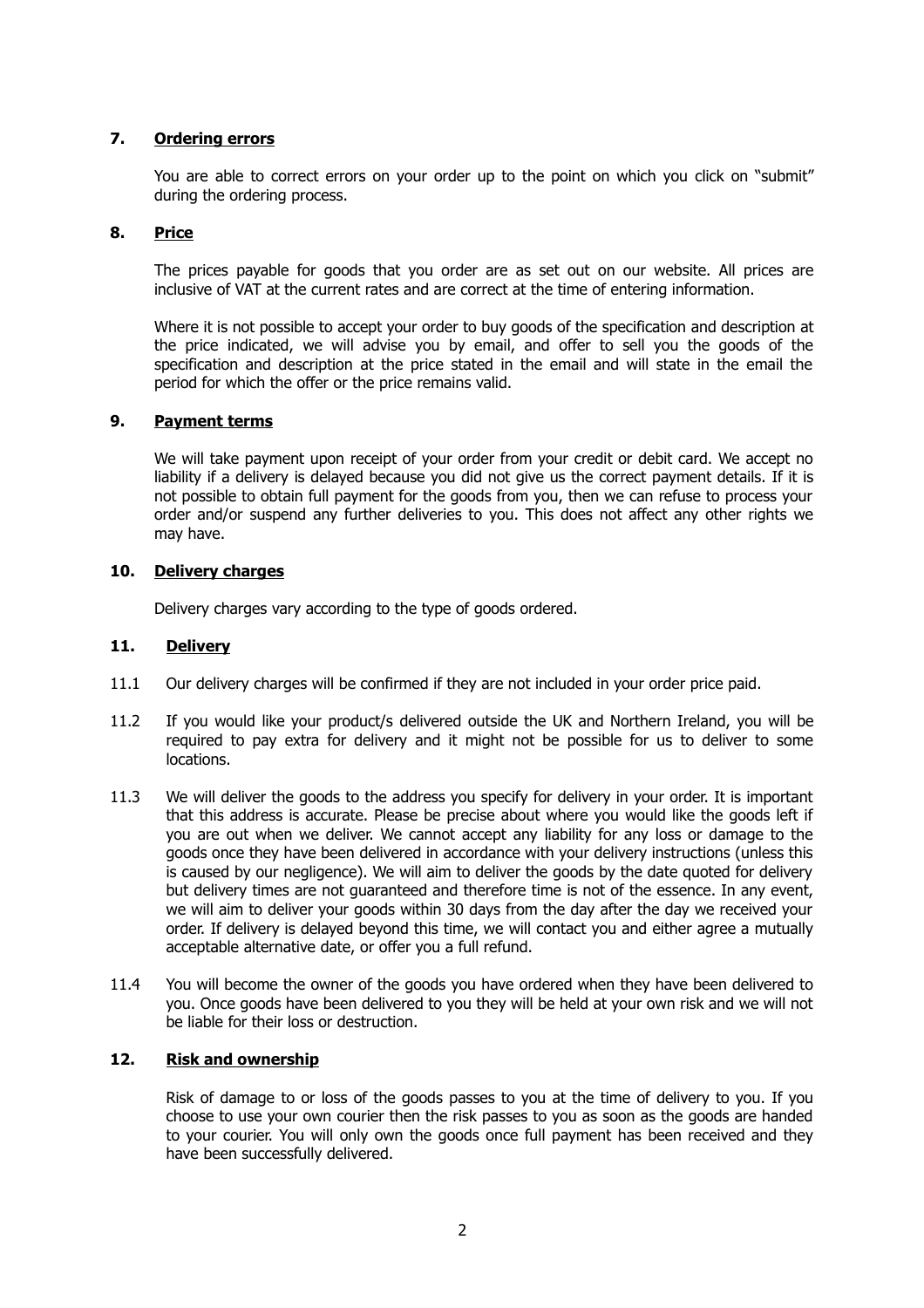## **13. Cancellation rights**

- 13.1 Under **The Consumer Contracts (Information, Cancellation and Additional Charges) Regulations 2013 SI 2013/3134** you have the legal right to cancel your order up to 14 calendar days after the day on which you receive your goods (with the exception of goods mentioned in 13.3 below). You do not need to give us any reason for cancelling your contract nor will you have to pay any penalty.
- 13.2 Should you wish to cancel your order, you can use the cancellation form provided at the end of these terms and conditions, or alternatively you can notify us by any other clear statement (in writing).
- 13.3 You cannot cancel your contract if the goods you have ordered are made to your specifications or are clearly personalised, if it's newspapers or magazines or if you have taken any audio or video recording or computer software out of the sealed package in which it was delivered to you.
- 13.4 If you have received the goods before you cancel your contract then you must send the goods back to our contact address at your own cost and risk. If you cancel your contract but we have already processed the goods for delivery, you should not unpack the goods when they are received by you and you must send the goods back to us at our contact address at your own cost and risk as soon as possible.
- 13.5 Once you have notified us that you are cancelling your contract, and we have either received the goods back or, if earlier, received evidence that you have sent the goods back, we will refund any sum debited by us from your credit or debit card within 14 calendar days.
- 13.6 We may make a deduction from your refund for any loss in the value of the goods supplied if the loss is the result of unnecessary handling by you (for example opening the product packaging, using or wearing the goods prior to cancellation).

#### **14. Cancellation by us**

- 14.1 We reserve the right not to process your order if:
	- 14.1.1 We have insufficient stock to deliver the goods you have ordered;
	- 14.1.2 We do not deliver to your area; or
	- 14.1.3 One or more of the goods you ordered was listed at an incorrect price due to a typographical error or an error in the pricing information received by us from our suppliers.
- 14.2 If we do not process your order for the above reasons, we will notify you by e-mail and will re-credit to your account any sum deducted by us from your credit/debit card as soon as possible, but in any event within 14 days.

### **15. If there is a problem with the goods**

- 15.1 If you have any questions or complaints about the goods please contact us. You can do so at [Fiona.yourcolourandstyle@gmail.com](mailto:Fiona.yourcolourandstyle@gmail.com) or by telephone 07469 246722.
- 15.2 We are under a legal duty to supply goods that are in conformity with this contract and in accordance with the Consumer Rights Act 2015 (the Act).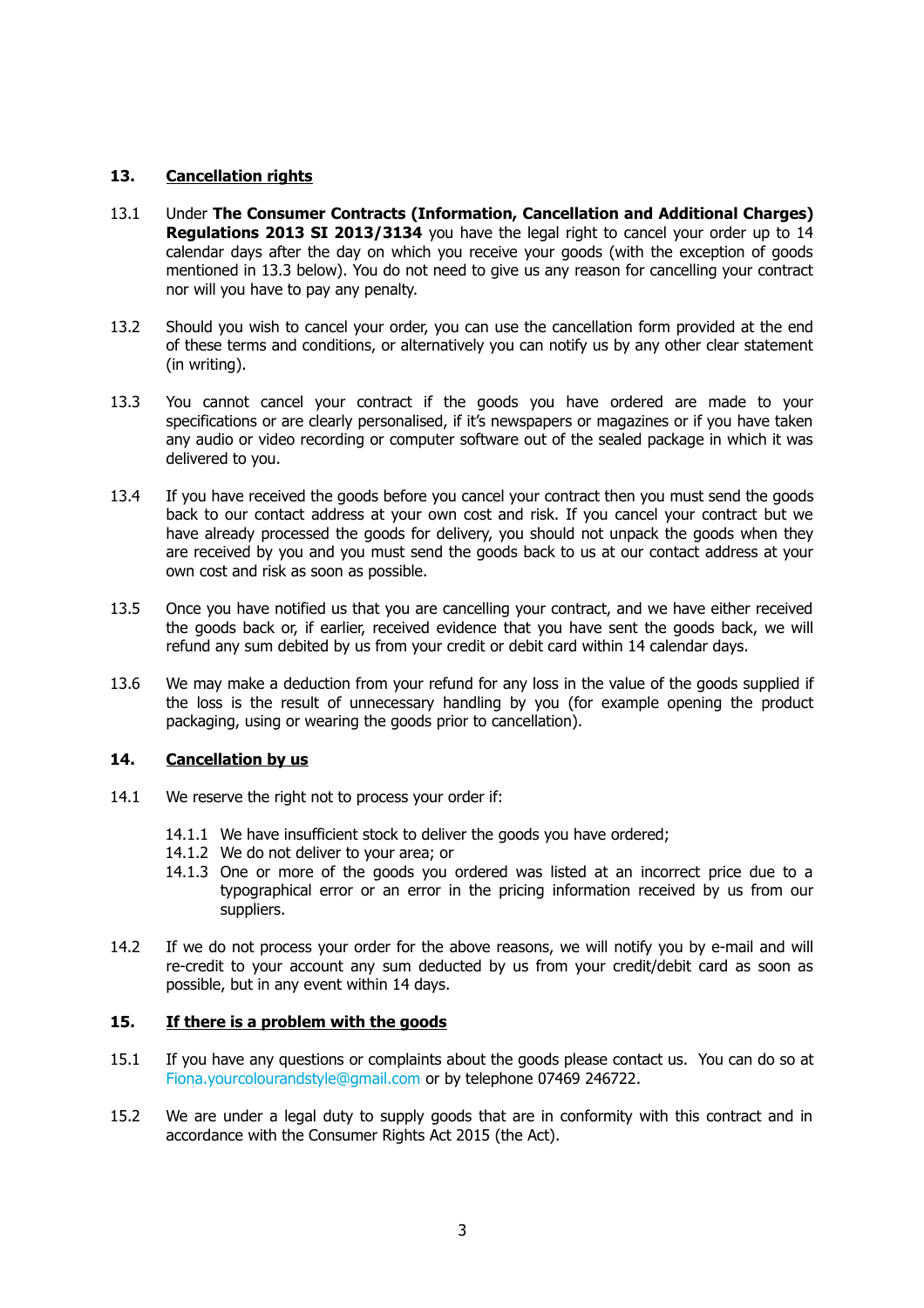15.3 If you wish to exercise your legal rights to reject goods which do not conform with the Act you must either return them in person to where you bought them, post them back to us, or (if they are not suitable for posting) or allow us to collect them from you. We will pay the cost of postage or collection.

# **16. Liability**

- 16.1 Unless agreed otherwise, if you do not receive goods ordered by you within 30 days of the date on which you ordered them and decide to cancel the order rather than re-arrange delivery (in accordance with clause 11), we will provide you with a full refund.
- 16.2 We are only responsible for losses that are a natural, foreseeable consequence of our breach of these terms and conditions. We do not accept liability if we are prevented or delayed from complying with our obligations set out in these terms and conditions by anything you (or anyone acting with your express or implied authority) does or fails to do, or is due to events which are beyond our reasonable control.
- 16.3 Furthermore, we do not accept liability for any losses related to any business of yours including but not limited to: lost data, lost profits, lost revenues or business interruption.
- 16.4 You must observe and comply with all applicable regulations and legislation, including obtaining all necessary customs, import or other permits to purchase goods from our site/s. The importation or exportation of certain of our goods to you may be prohibited by certain national laws. We make no representation and accept no liability in respect of the export or import of the goods you purchase.
- 16.5 Notwithstanding the foregoing, nothing in these terms and conditions is intended to limit any rights you might have as a consumer under applicable local law or other statutory rights that may not be excluded nor in any way to exclude or limit our liability to you for any death or personal injury resulting from our negligence. You have certain rights as a consumer including legal rights (e.g. under the Act) relating to faulty and/or misdescribed goods.

### **17. Notices**

Unless otherwise expressly stated in these terms and conditions, all notices from you to us must be in writing and sent to our contact address at 16 Wheatears Drive, West Wellow, Romsey, Hampshire, SO51 6RA, and all notices from us to you will be displayed on our website from time to time.

#### **18. Changes to legal notices**

We reserve the right to change these terms and conditions from time to time and you should look through them as often as possible.

# **19. Law, jurisdiction and language**

This website, any content contained therein and any contract brought into being as a result of usage of this website are governed by and construed in accordance with English law. Parties to any such contract agree to submit to the exclusive jurisdiction of the courts of England and Wales. All contracts are concluded in English.

### **20. Invalidity**

If any part of these terms and conditions is unenforceable (including any provision in which we exclude our liability to you) the enforceability of any other part of these conditions will not be affected.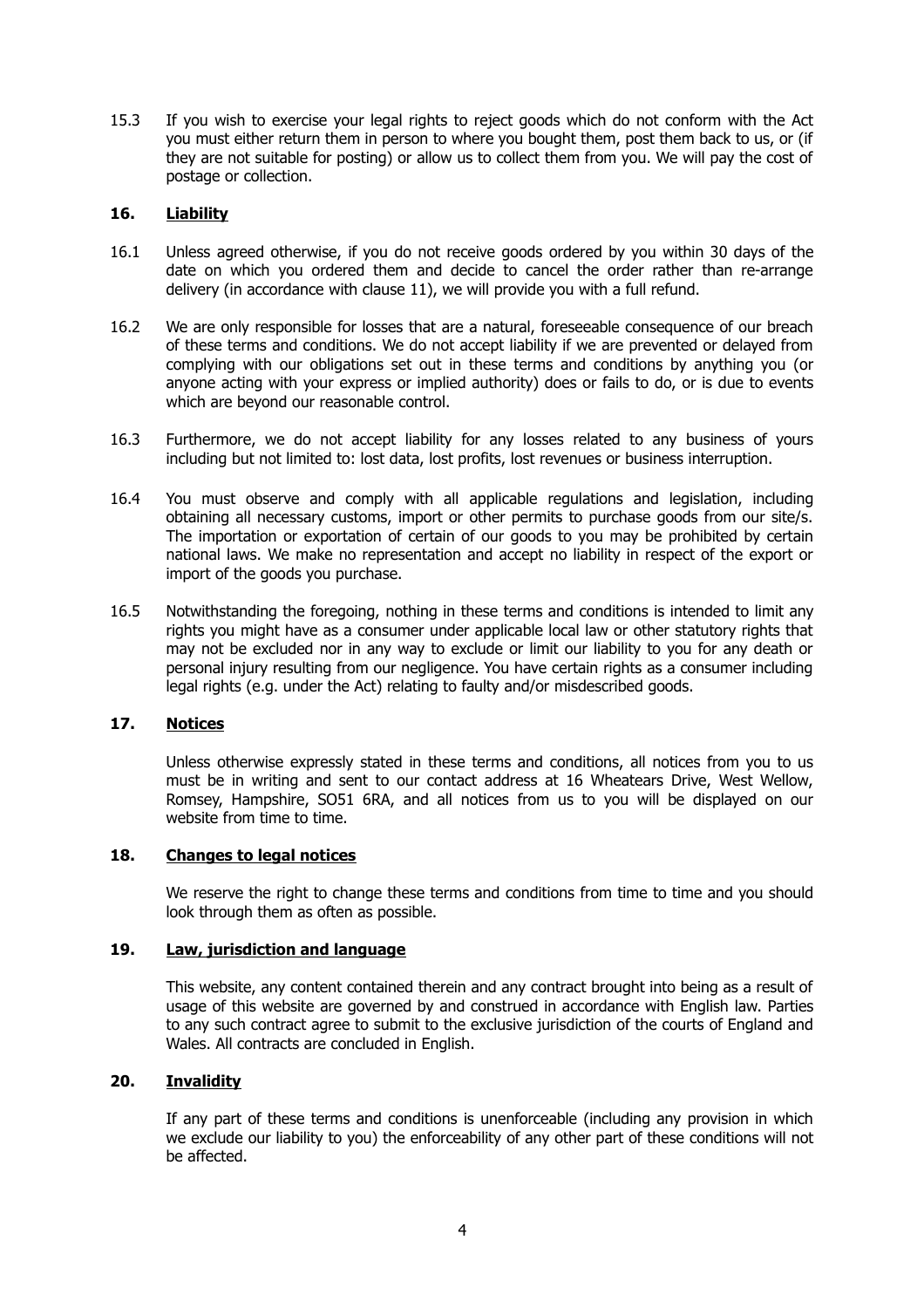# **21. How we may use your personal information**

We will only use your personal information as set out in our privacy policy: [https://www.yourcolourandstyle.com/wp-content/uploads/2020/07/PrivacyNotice2020.pdf.](https://www.yourcolourandstyle.com/wp-content/uploads/2020/07/PrivacyNotice2020.pdf)

# **22. Third party rights**

Nothing in these terms and conditions is intended to, nor shall it confer any rights on a third party.

# **23. Other important terms**

Alternative dispute resolution is a process where an independent body considers the facts of a dispute and seeks to resolve it, without you having to go to court. If you are not happy with how we have handled any complaint, you may submit the dispute for online resolution to the [European Commission Online Dispute Resolution](https://ec.europa.eu/consumers/odr/main/index.cfm?event=main.home.show&lng=EN) platform.